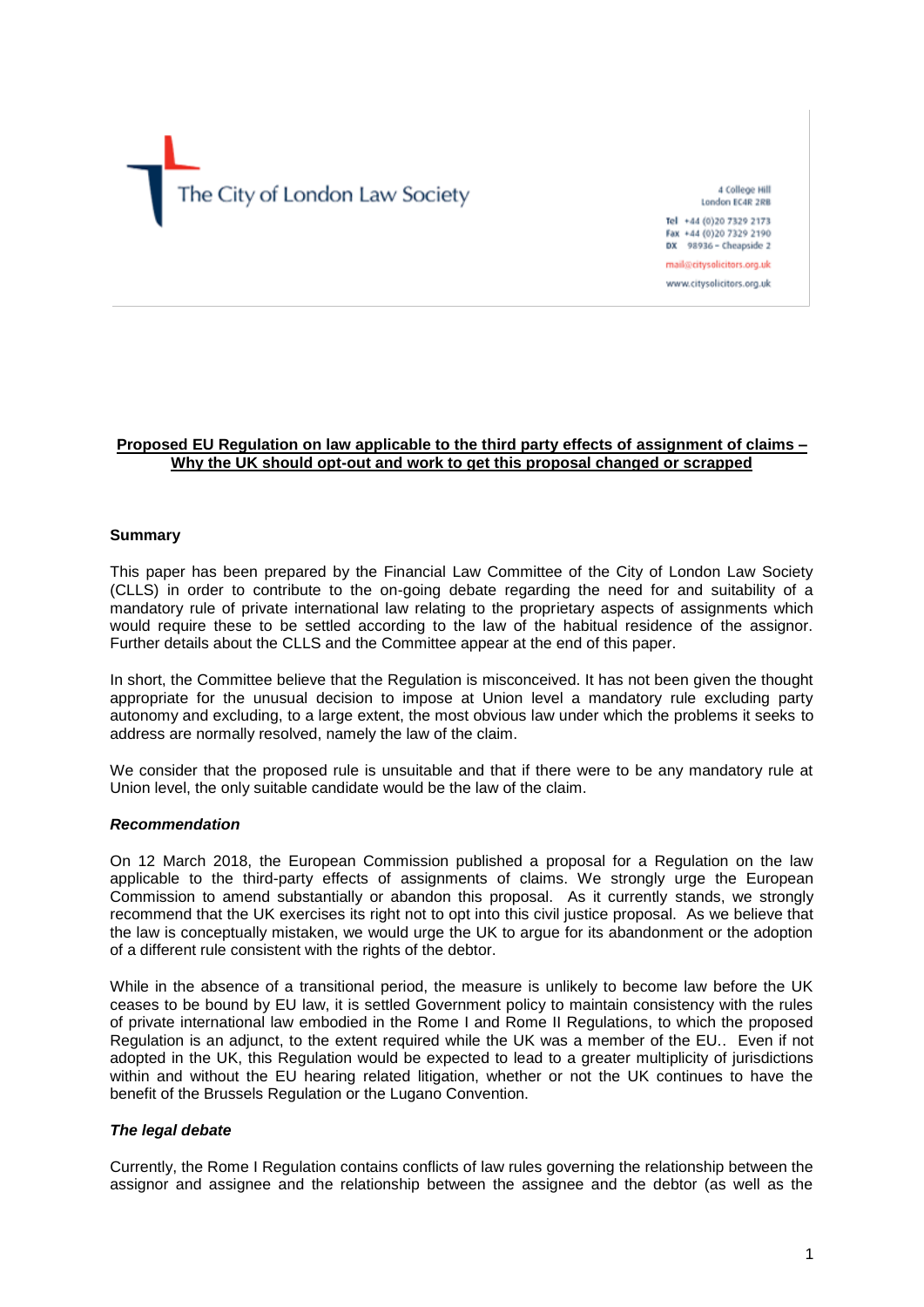relationship between assignor and the debtor). It applies the law of the assigned claim to the relationship between the assignee and the debtor and the law chosen by the assignee and the assignor (or in the absence of choice the law applicable according the Rome 1 Regulation) to the relations between them.

There is a perceived lacuna relating to the relations between competing assignees – e.g. where the assignor has assigned the same claims twice, either lawfully, (e.g. first and second charge) or unlawfully (i.e. a subsequent assignment has, either inadvertently or deliberately, resulted in the assignor selling the same asset a second or multiple times to different buyers).

The proposed Regulation would, with the intention of filling this perceived lacuna, apply the law of the assignor's habitual residence to the third party effects of assignments, except for certain types of claim (cash in bank accounts and claims arising from financial instruments), where the law of the assigned claim will apply, and for assignments pursuant to a securitisation, where the parties will have a choice of which rule to apply. It is apparently intended to be consistent with the Rome I Regulation (see Recital 9) and to supplement it without amending it, but has a number of inconsistencies.

# *Debate about the effect in practice*

The proposal require reference to the law of the habitual residence of the assignor is said to assist the business of factors and invoice discounters, by giving them a single law and point of time which they must consider when taking an assignment. Whether this rule would actually achieve this effect is debatable, but in any event it would have much wider effects on a wide range of financial transactions for which it is as unsuitable, just as it is acknowledged to be unsuitable in the context of securitisation. We are concerned that the proposed Regulation would cause substantial difficulties in the operation of the European capital markets if it were to be adopted.

# *Concerns about the Proposal*

We have concerns:

- that the law will complicate some situations by introducing a third jurisdiction law into a situation where otherwise the law of only a single jurisdiction would apply to all aspects of an assignment. To this extent it may make the taking of an assignment from a non-domestic assignor, less rather than more, attractive, even in the context of factoring, much of which is not cross-border in nature;
- that it will still be necessary for the assignee to due diligence the law of the original claim if it wants to be sure that the original debtor will be liable to pay it directly (particularly if the assignor were to become insolvent before the debt is paid)  $-$  e.g. that law may require notice to be given by the assignee to the original debtor and that law will not be displaced: it would be an interference with the rights of the debtor, inconsistent with EU law, to read the proposed regulation as removing those rights, which are protected by the current rules in the Rome Regulation;
- the rule may be over-ridden by the law of any relevant insolvency of the assignor which will apply its own rules in relation to claims by competing assignees claiming in that insolvency. There is no certainty this will be the law applicable as a result of the rule and it may therefore be of limited practical value;
- whether the proposed Regulation is within the vires of the EU;
- that the proposed Regulation may run counter to general principle of EU private international law respecting party autonomy – the right to choose the applicable law.

While not all these concerns are of equal weight we believe each of them deserves discussion. We are firmly of the view that the practical effects on financial transactions to which the proposed rule is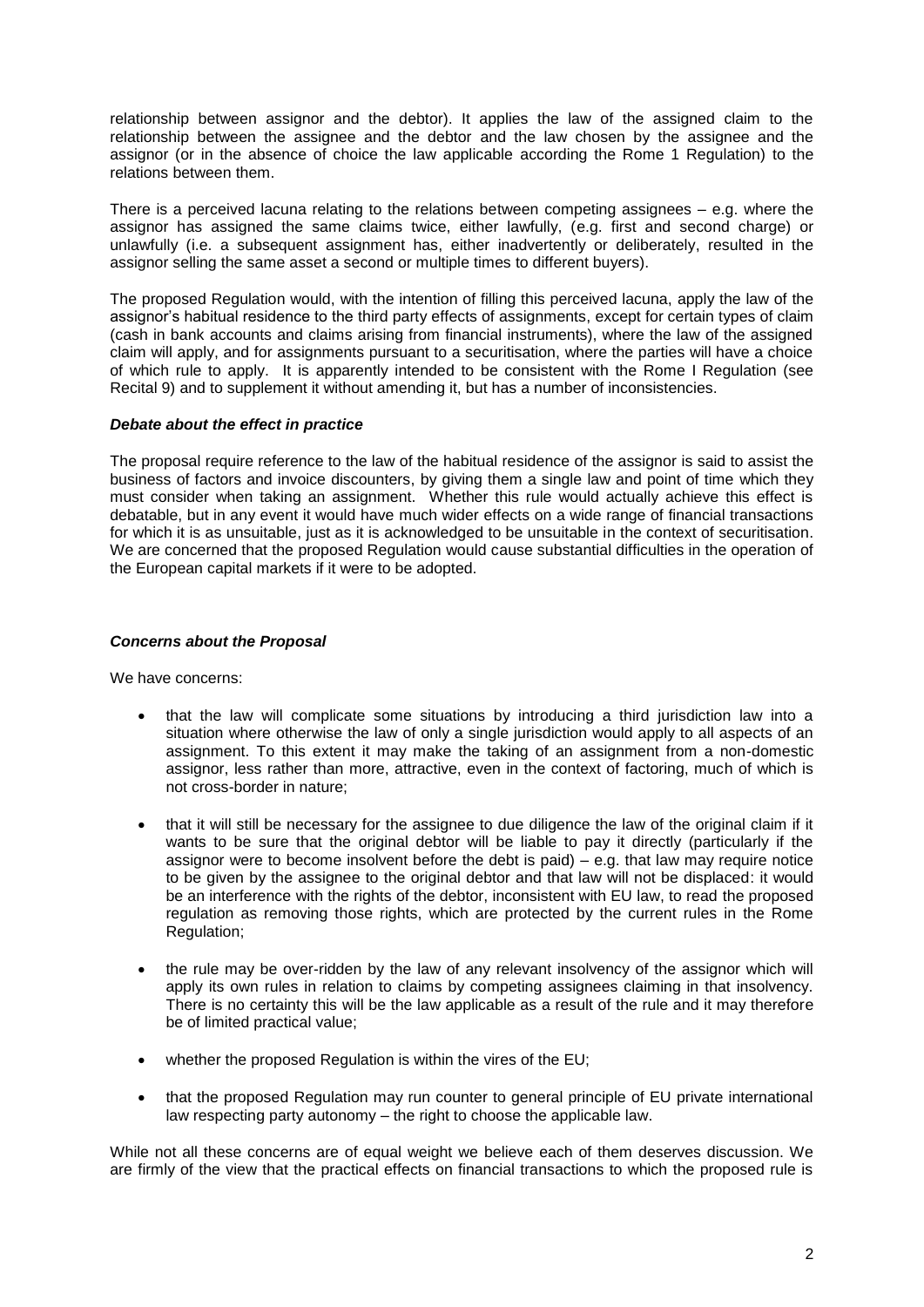unsuited would be serious and costly to affected businesses, while making some financial markets more difficult and uncertain for participants.

# **List of Issues**

## *1. The rules in the proposed Regulation, with two different types of exception organised according to different guiding principles, are overly complex.*

A contractual claim is a single legal concept to which a single legal conflicts of law rule would normally be expected to apply. The proposed Regulation contains three different rules for this single category. One rule will apply only where the contractual claim arises from a particular type of contract (Article 4(2)). Another rule will apply only where the contractual claim is assigned pursuant to a particular type of transaction (Article 4(3) securitisation). The third rule applies to everything else (Article 4(1)).This approach is entirely different from any other part of the conflicts of law and will create uncertainty.

In addition the rights and obligations of the original debtor remain governed by the law of the original debt under Article 14 of the Rome 1 Regulation.

In some jurisdictions the rights and obligations of the debtor would be regarded as the mirror image of the rights and obligations of the proprietor of the debt (the original creditor or subsequent assignee(s), at least where the rights of an assignee had been perfected according to the law of the debt. This would produce a single solution. Where not perfected, some systems would determine the rights of a claimant assignee against the recipient of payment of the debt separately – usually applying the law of any relevant contract of assignment (even if different from the law of the underlying debt) and proprietary rules (including in common law jurisdictions equitable rules on beneficial ownership) to decide who was ultimately entitled. Where a system has an effective solution (mirror image or moving the dispute to the proceeds of the debt) there is no lacuna at all.

If under some Member State's legal systems there is a lacuna to be addressed, then the solution which respects party autonomy, respects the rights and choices of the original debtor and does not raise any conflict or tension with the Rome I Regulation Article 14, would be that in Article 4(2), which make the law of the original claim applicable to third party effects. There is nothing to indicate that it would not provide a universal solution workable in all cases and rendering both the proposed general solution (law of habitual residence of the assignor) and the securitisation solution (as for 4(2) but only if chosen by the assignor and the assignee) unnecessary.

The objection that this will require the assignee to due-diligence the law applicable to each contract, seems to us without point. If the assignee wishes to be sure that it can obtain payment direct from the original debtor if it so requires (e.g. after the insolvency of the assignor) it will need to do that due diligence anyway: and it is the same issue for each contract governed by a particular law, once the law of the contract is established). With the proposed law it would be also necessary to ascertain where the assignor is habitually resident and then due diligence that law as well as the law applicable when dealing with the debtor.

There is also the conundrum of the position where an assignee (B) takes an assignment over debts owed to the assignor (A) and created under the law of one jurisdiction and also a charge/assignment of rights in respect of the bank account to which the assignor has arranged that the assigned debts will be paid (most usually an account of the assignor (A) in the same jurisdiction) with the same governing law. Assume that assignor (A) is habitually resident in a different jurisdiction from all or most of the underlying debtors and the bank and its law is not the law of the assignment or charge; then assume that there is a subsequent assignment and charge (whether by assignor A or assignee (B)), which brings in assignee (C) who is habitually resident in a third jurisdiction. If the assignment and the charge are viewed as two separate assignments, then the rules to determine priority in Article 4 will not apply at all. The cash in the bank account will be dealt with according to Article 4(2) under the law of the debt regardless of the number of assignees who might assert a claim.

On the other hand the proprietors of the two assignments will have competing laws to decide their position, neither of which is the law of the underlying debt, nor (probably) the law under which the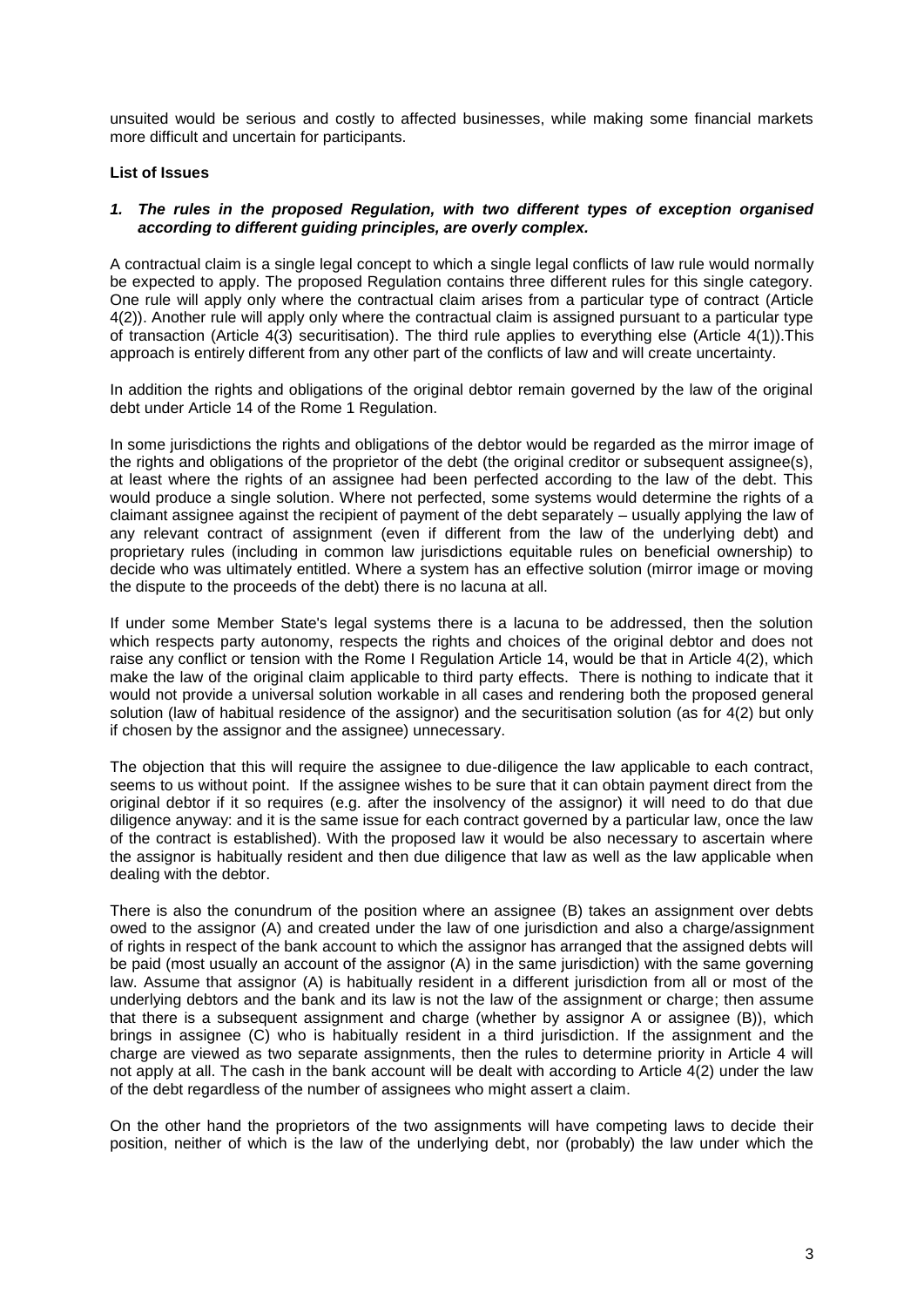contracted, but the law of the jurisdiction of their respective head office). Assuming that Article 4(4) applies<sup>1</sup>, then either the law of the habitual residence of assignor (A) or (Assignee (B) would apply to determine rights as between assignees (B) and (C) as regards their respective interests in the claims of the original debtors (while whether any particular original debtor had discharged its debt would be decided by the law of their original debt. The room for conflict with the solution arrived at in relation to the bank account into which the debts have been paid seems obvious.

## 2. *The differing meaning of "habitual residence" in the Rome I Regulation and the proposed Regulation will cause confusion and legal uncertainty*.

The place of habitual residence of a corporate or other non-natural person assignor and other party may be different under the Rome I Regulation and the proposed Regulation, if the party is contracting through a branch, agency or other establishment.

Under the Rome I Regulation, Article 19, the habitual residence of companies and other bodies, corporate or unincorporated, shall be the place of central administration, but ".Where the contract is concluded in the course of the operations of a branch, agency or any other establishment, or if, under the contract, performance is the responsibility of such a branch, agency or establishment, the place where the branch, agency or any other establishment is located shall be treated as the place of habitual residence."

In the case of the proposed Regulation the rules for branches etc. are omitted, so that for example, in the case of a Japanese assignor, operating through a UK branch assigning claims governed by English law to an English assignee under assignments governed by English law, the law of Japan would highly likely determine which of two assignees were entitled to the claim or to share in the claim, while English law would decide whether the debtor had got a good discharge. This would be particularly complicated (as illustrated at one above, if there are successive assignments by successive assignee/assignors<sup>2</sup>, as is common in "on the record" transfers of syndicated loan participations in the secondary market<sup>3</sup>.).

In practice, while the answer would normally be the same, the introduction of a third country law runs the risk that there is a finding (especially if this question is decided in a different court in a different jurisdiction) in the jurisdiction of the law of the assigned claim expressed in terms that the debtor should have paid assignee (A) and having done so gets a good discharge, but in the other jurisdiction a finding that the owner of the debt is assignee (B). In the event an original debtor has assets in the jurisdiction where the finding is favour of assignee (B), if assignee A is insolvent, this must open up the risk that the original debtor may be in double jeopardy, the foreign court not necessarily being bound by the finding in favour of the debtor in his home.

This risk of inconsistent finding and their potential consequences (which could be outwith the jurisdiction of any EU Court) could not occur if the law of the claim also determined who was the owner of the claim as a result of subsequent assignment(s). .

### *3. The proposed rules on which is the relevant law in the case of successive assignments will cause confusion and legal uncertainty*

If there are successive assignments and the assignor has moved its jurisdiction of central administration between assignments (e.g. Scotland to England or The Netherlands to Belgium) or there are successive assignments by successive assignees (as in the secondary market for syndicated loans) then different rules could apply to third party effects. To determine rights as between successive assignees, one of those laws has to be preferred.

l

 $1$  No part of Article 4 seems to determine the law where there are successive assignments of the same debts by different assignees with different habitual residences, but none of those transactions would bring in the law of the assigned claim, but the rule in Article 4(1) would not apply the law of the underlying debt to any of the assignments – this may be deliberate or because

of infelicitous wording of Article 4(4), which could be adapted to cover this situation.<br><sup>2</sup> We understand that the Regulation is also intended to cover novations – that is assignments of rights accompanied by an assumption of obligations with release by the original debtor of the assignor, but there is no clarity whether that would take the assignee to the law of the new debt (or would override this in favour of the place of habitual residence of the first assignee in time (all such assignments would be perfected).

<sup>&</sup>lt;sup>3</sup> See further discussion of syndicated loans below.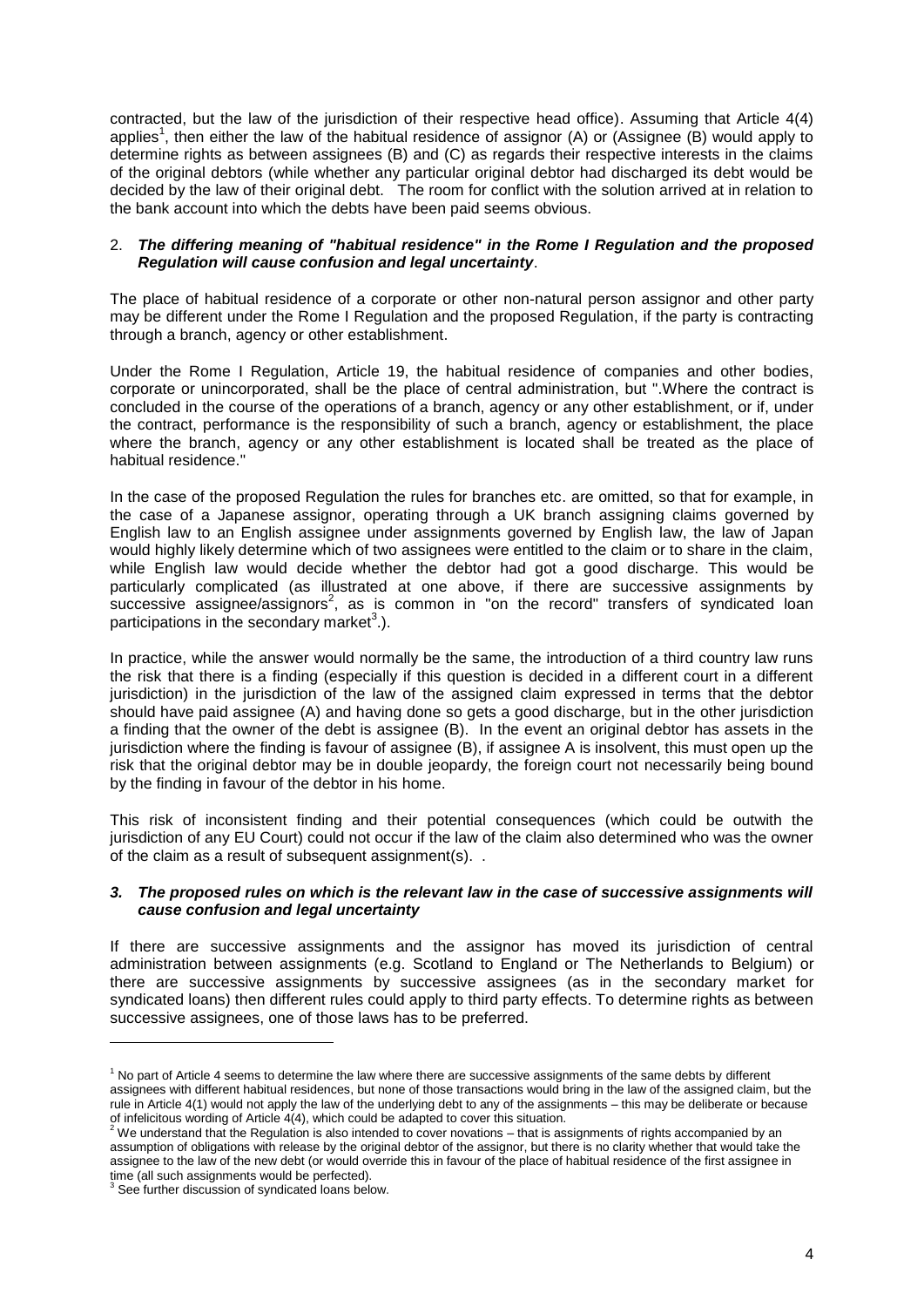The rules to determine which law is relevant in the case of successive assignments (Article 4(4) and Article 14(2)) are confusing and will not always be capable of being known at the date of the assignment, particularly a second assignment where the existence of the first is concealed. Article 4(4) essentially chooses the law applicable to the assignment which is first in time to be perfected according to its applicable law (which would not necessarily be the assignment first in time)<sup>1</sup>, but Article 14(2) chooses the law arrived at under the Regulation over the solution that would have been reached under preceding law to decide precedence over assignments that precede the Regulation coming into force.

The rules in Article 4(2) cause legal uncertainty and also appear to defeat the purpose of simplifying the due diligence task of an assignee. They would need to due diligence for example any prior habitual residence (if the assignor had changed its place of central administration from one jurisdiction to another, as may happen both within the UK and as between EU Member States) just in case their assignment was not the first in time, as the law of the earlier assignment would be the applicable law.

The transitional rule in Article 14(2) appears to unfairly remove the rights of earlier assignees to have their rights judged by the law in force at the time of their assignment, turning the rule in Article 4(2) on its head in this instance. It is doubtful that this complies with general principles of EU law.

# *4. Vires*

l

The proposed rule is intended to apply to "third party effects". These are defined at Article 2(e) of the draft as "proprietary effects, that is, the right of the assignee to assert his legal title over a claim assigned to him towards other assignees or beneficiaries of the same or a functionally equivalent claim, creditors of the assignor and other third parties."

Article 345 of the Treaty on the Functioning of the European Union (TFEU) provides:"The Treaties shall in no way prejudice the rules in Member States governing the system of property ownership".

By setting a mandatory proprietary rule, however, the Regulation (which derives its vires from the treaties) would change the existing system of property ownership in claims by requiring the courts of Member States in certain circumstances to apply the rules of another jurisdiction to over-ride their own, in particular in so far as it may create a conflict between the law of the assigned claim as to whether the debtor has been discharged and the finding as to which assignee was entitled to be paid using a different system of law. That would apply in legal systems when the ownership of a debt is determined by reference to the identity of the person the debtor is obliged to pay and would create an enforced distinction between these concepts in legal systems that do not recognise this difference, as well as preventing the use of national rules that deal effectively with an difference in quality of ownership that is recognised, e.g. common law on beneficial ownership in relation to unperfected assignments.

It is often said that Article 345 is not intended to deal with this sort of situation<sup>4</sup>, but in many cases, the CJEU has considered this Article and its predecessors, it has concluded that the facts at issue involved merely the exercise of property ownership rights arising under national law, rather than their essence. This is different. As a debt is the creation of the system of law under which the debt arises, by over-riding national rules, this Regulation has the effect of actually abrogating existing rights by effectively preventing their application to all aspects of ownership of the debt.<sup>5</sup> For example where a system of law would use a combination of contractual rights under the contract creating the debt, the terms of one or more contracts of assignment (applying standard conflicts rules to any governed by a different law) together with rules on the ownership of property created by contract to determine the rights of assignees inter se and as against the original creditor, it would be forced to completely abandon its own law in all these respects in favour of the law of a third country, which had no connection with any of the transactions, except incidentally being the place of the head office of one of the competing assignors.

<sup>&</sup>lt;sup>4</sup> Matters such as State ownership of the means of production, or conditions as to persons who are eligible to acquire land.

<sup>&</sup>lt;sup>5</sup> Except where Article 4(2) or 4(3) apply, the law of the debt can only be used in relations with the original debtor and effectively ceases to exist for any other purpose.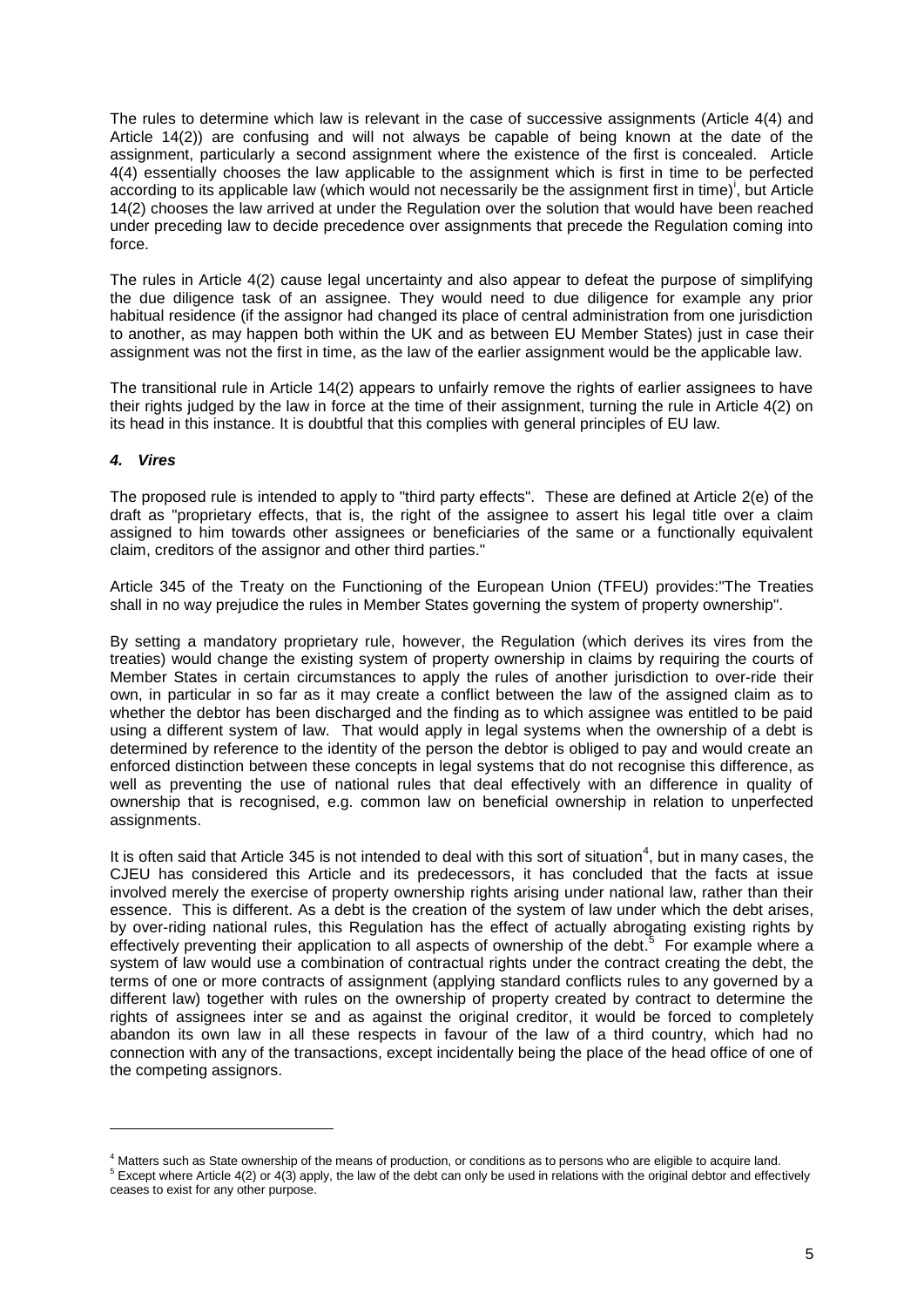# *5. Having different rules for the contractual third-party effects and proprietary third-party effects of assignment will lead to confusion*

The border between the contractual and proprietary effects of assignment is not clear. The question of who the debtor has to pay – that is, who can give them a good discharge of the debt – appears to be entirely contractual. In some legal systems, this is seen as precisely the same issue as who actually owns the debt – that is, the person who owns the debt is the person who the debtor has to pay to discharge the debt. In other legal systems, these two questions are logically distinct or may (depending on whether an assignment has been perfected) be decided according to different property rules. Similar debates apply to the connection between rules of priority over competing assignments and rules governing the relationship between the assignee and the debtor.

This distinction is not just of academic interest – it has real practical importance. The border between contractual and proprietary issues could determine whether a debtor has discharged its debt or whether a debt forms part of the insolvency estate of an assignor. It also determines how far a contractual restriction on assignment may be effective.

It is clear that this distinction only matters if different rules apply to the contractual and proprietary aspects of the effect of assignment on third parties. By applying a different rule to the Rome I Regulation, the proposed Regulation will create significant uncertainty. While it appears that the draft Regulation does not intend to repeal Article 14 of the Rome 1 Regulation, but rather to supplement, it in fact sets up a tension between the rules in Article 14 and the rule in the proposed Regulation.

# *6. Law firms will have to add additional qualifications to their legal opinions, as residency is a mixed question of law and fact.*

Parties to an assignment often require formal legal opinions as to its efficacy. Legal opinions can only opine as to matters of law – they must assume any necessary factual conditions. Whether an assignor is resident in a jurisdiction on a particular date is, at least in part, a question of fact. Therefore, legal opinions relating to assignment will need to contain additional factual assumptions.

Where there is a series of assignments of the same debt, the proposed Regulation may apply different laws to each of those assignments. This could lead to uncertainty and contradictory results.

# **7.** *The exception for 'securitisation' is not defined properly***.**

'Securitisation' can refer to a broad category of financial transactions. Many structures have some but not all features commonly associated with securitisations, such as warehousing arrangements or covered bonds. Securitisation is not defined in the proposed Regulation, so it will be unclear in many situations whether the securitisation exception applies.

### *8. The exception for 'financial instruments' is not sufficiently wide.*

The definition of financial instrument is not sufficiently wide to include all transactions involving the standard ISDA documentation.

### *9. The new rule is inconsistent with the current operation of the market for trading in syndicated loans.*

Syndicated loan trading currently takes place on the basis that all "on record" assignments/novations of loans in respect of a particular facility must comply with a single set of rules – those applicable under the law governing the facility agreement (i.e. the law of the assigned debt). The proposed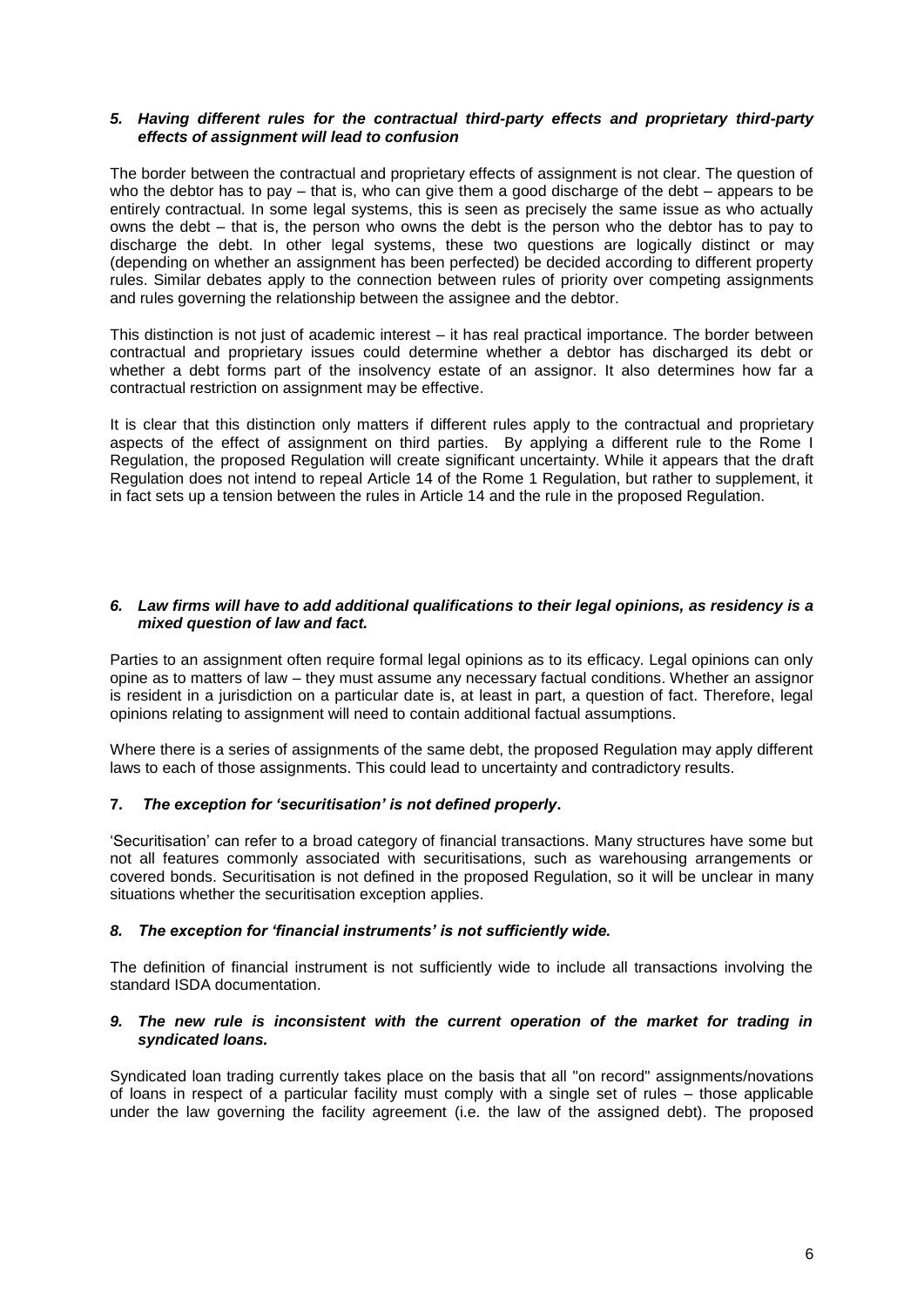Regulation would apply different rules to assignments under a single facility depending on the residence of the assignors.<sup>6</sup>

In addition the Regulation is obscure as to how it will address novations (which most "on record" assignments of loan participations are structured to be). A novation sets up a new debt between the original debtor and the assignee and releases the assignor from the contract. Logically these should be dealt with according to the law of the underlying contract and the novation (which in this market will always be the same). Article 5(e), however, suggests that the law of an assignee's habitual residence would be applied to determine priority as against the beneficiary of a novation (presumably the "beneficiary" is intended to be the new creditor under the novation, rather than the original debtor or the assignor, although all these parties actually could be described as "beneficiaries" of a novation as they all acquire rights). This would seem to displace the law of the debt, although the new creditor will have achieved a direct relationship with the original debtor, while the assignee (and the law of its head office) may not be known to the original debtor or the new creditor at all.

As loan participations and sub-participations are traded internationally between financial institutions with head offices in a wide range of jurisdictions world-wide and with branches in many more countries which actually deal with the trades, the general rules in the proposed legislation are wholly unsuitable for this market and would give rise to uncertainty, as well as potentially affecting the ability of some institutions to participate in this market, with consequent effects on market liquidity. (see 11 below as regards future receivables).

In the event this Regulations proceeds, assignments and novations in the course of syndicated loan trading should be subject to the rule in Article 4(2).

### **10.** *The new rule would lead to inconsistent results for assignment when compared with other forms of transfer*

Contractual rights may be transferred otherwise than by assignment, for instance, by sub-participation, novation or declaration of trust (we use 'transfer' here as an umbrella term – some of these methods strictly involve extinction and replacement of a right rather than it moving). The proposed Regulation would potentially lead to inconsistencies between the conflicts rules applicable to assignments and those applicable to other forms of transfer.

### *11. The new rule would limit freedom of contract in assignment of future receivables*

Some legal systems do not permit the assignment of future receivables. The proposed rule means that an assignor habitually resident in such a jurisdiction would not be able to assign future receivables at all, even though they may be incurred by original debtors contracting under a law where such assignments are lawful and assigned under the same law. This would limit the assignor's ability to operate fully in those markets. Where the assignor is from a WTO country and is lawfully operating in the financial markets of another WTO country, it is as a general rule (sometimes subject to specific reservations) entitled to "national treatment". The proposed general rule would appear to deny the assignor "national treatment" which would be accorded to an assignor in the same line of business with a head office in the jurisdiction of the law of the underlying debt.

In any event, the mandatory rule would introduce undesirable effects on the ability of branch banks to trade in the EU (or if EU institutions, elsewhere in the EU) if the law of the jurisdiction of their head office did not permit the assignment of future receivables.

### **12.** *It is unclear how the new rule would affect 'mutuality' of claims in an insolvency context***.**

l

Automatic set-off of debts on insolvency depends, in many legal systems, on 'mutuality' of the debts owed between the two parties. It is unclear how a rule that maintains the relationship between the

 $6$  On the other hand sub-participations, in which the owner of the debt (the original creditor in some cases and in others an "on record" assignee/novatee agrees to pay all or part of what it receives from the original debtor to a third party are not perfected (and may not always legally be assignments at all), leaving the rights of the holders of sub-participations inter se and vis-à-vis the original creditor to the rules of equity and beneficial ownership not affecting the rights and obligations of the original debtor vis-à-vis the original creditor.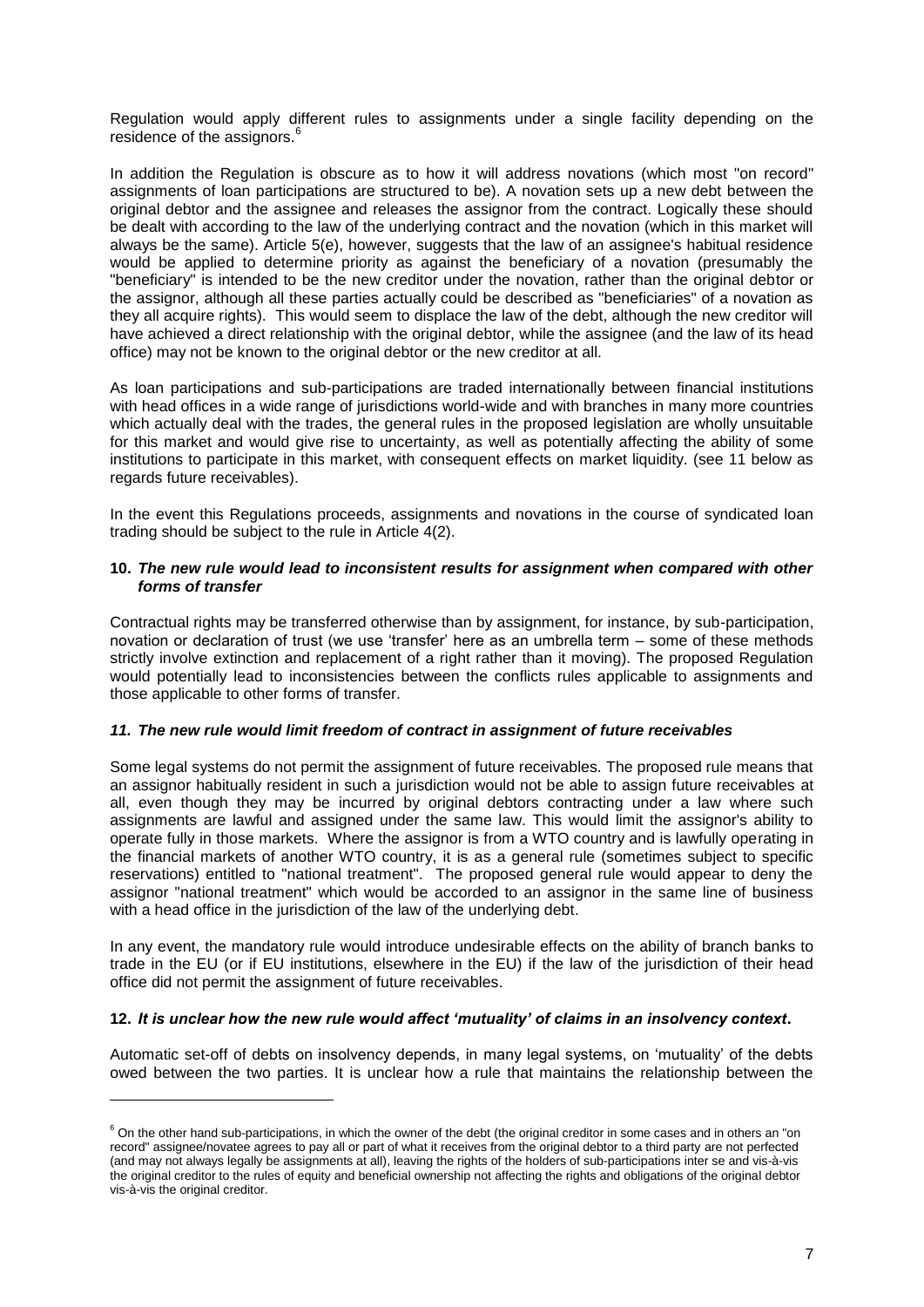parties contractually but distinguishes it for proprietary purposes (or vice versa) will apply to mutuality. For instance, if the debtor must still discharge the debt by paying only the assignor but the assignor is deemed no longer to be the owner of the debt, it may be unclear whether there is still mutuality with regard to that debt between assignor and debtor.

For reasons stated below, we think the effect of imposing this rule would not be to remove the need to look to the law of the original claim in cases where the competing assignees were competing for a debt not yet paid by the original debtor and therefore would not relieve factors and other assignees of the need to due-diligence the law of the claim.

Even though the law of an insolvency of an assignor is quite likely to be that of its habitual residence at the time of any relevant assignment(s) this is not invariable, as illustrated by the rules to cover the possibility of changes in habitual residence. Additionally in some cases the place of incorporation may not be that of habitual residence and an insolvency may occur in that jurisdiction, while in others, the jurisdiction where a branch is situate may take insolvency proceedings in relation to the affairs of the branch. In that case the law of any habitual residence determined under the Proposed Regulation would not necessarily be determinative in an insolvency.

In the case of the insolvency of the debtor the law of its registration or habitual residence is most likely. In the case of debts that are factored, this is most likely to be the same as the law of the claim against it, although this will not be invariable for the reasons stated above and/or because the debtor may have contracted under the law of another jurisdiction.

## *13. The proposed Regulation has been prepared without consideration of whether it creates an*  increased likelihood of the parties' contractual choice of court not covering the sort of *dispute likely to arise as between competing assignees or any particular problems (e.g. in relation to real property arrangements)*

It does not seem that a choice of court under Article 25 of the Brussels Regulation is likely to be capable of covering a dispute between competing assignees, since the problems are likely to arise in circumstances where the second assignee was unaware of the first assignment. Even if they are first and second charge holders, it would require a change of practice for them each to agree on a court to deal with disputes between them.

While the rules in the Brussels Regulation on choice of court in the absence of agreement may in most cases give one or more EU Member State courts jurisdiction over most inter-assignee disputes relating to debts, the governing law of which is the law of an EU jurisdiction, those rules would not be likely to limit parties to proceedings in a court associated with the law of the underlying debt, the law of any assignment (if different) or even the law of the habitual residence applicable in consequence of the proposed Regulation.<sup>7</sup>

The risk of a party that is looking for a procedural or other advantage seeking to invoke a court which is not a natural forum seems likely to increase in cases where the law(s) governing the original debt and the assignments (often all the same) have been mandatorily excluded in favour of the law of a third state. The courts of jurisdictions outside the EU might also be invoked on similar grounds. This would add to costs for the parties and increase the risk of multiple proceedings in different languages and the risk of inconsistent findings.

There may also be issues regarding assignment of debts owed to the holder of an interest in real property, particularly if linked to creation of a mortgage or charge over that property. Article 24 of the Brussels Regulation gives the courts of the jurisdiction where the real property is situated mandatory jurisdiction. That jurisdiction's law will also be the law of most contracts relating to real property: it is the fall-back rule in the Rome I Regulation Articles 4(c) and (d) (except for certain short-term tenancies). Although parties are free to choose another law, in practice this is not often done.

l

<sup>&</sup>lt;sup>7</sup> Indeed, the Brussels Regulation applies the term "domicile" to corporate entities and only one of the 3 tests of domicile is the same as that for habitual residence in the proposed Regulation. This means that a court may have jurisdiction as the courts of the domicile of a company even though that jurisdiction is not the habitual residence of the company (so a Luxembourgois court could take jurisdiction based on the registered office of a company with its central administration in France and all relevant contracts governed by the law of Spain!).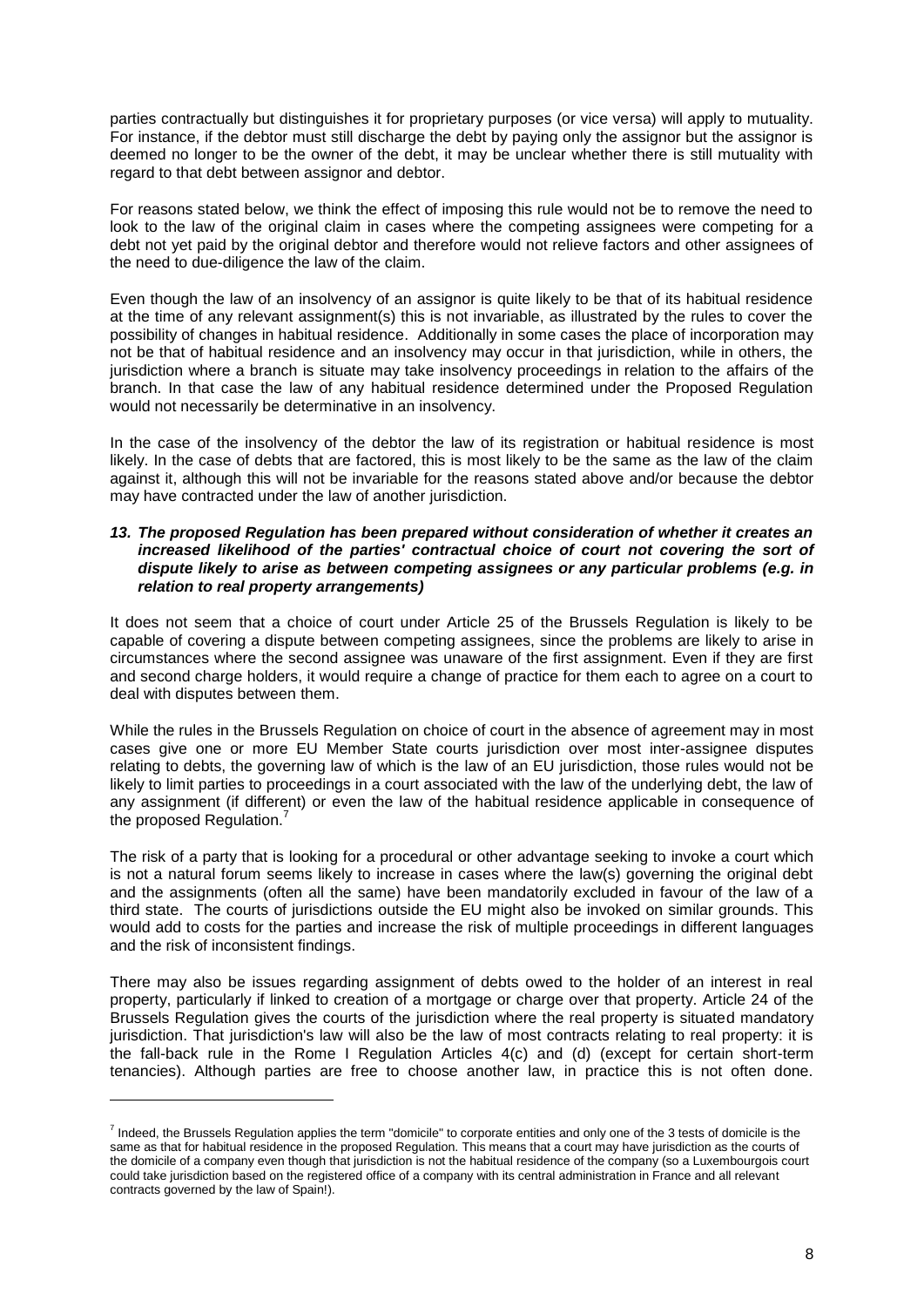However, in the case of an assignment of debts arising from real property (e.g. rent), coupled with the creation of a charge or property interest in the real property, the law of habitual residence of the assignor will intrude into the situation and could require a court to apply a third country law to determine who was entitled to the debts, while it had different rules to determine the ranking of interests in the real property, unless it was satisfied that its own rules could be regarded as mandatorily excluding the third country law. This could result on a finding that a chargee had a charge to secure an amount including sums that the debtor had already paid to another claimant whose priority in relation to debts was determined to rank first under the law of that claimant's habitual residence. This would leave the court scraping round for a basis to protect the original debtor against double payment.

# *14. The law of the Forum, particularly in the case of an insolvent party, may contain mandatory rules that override the effect of the proposed rules (or rules that are unaffected by the Regulation)*

Article 5 sets out the areas where the proposed rule is to apply. These include registration or publication formalities, priority rules as between assignees, priority rules as against the rights of the assignor's creditors, priority rules as against the beneficiary of a transfer of contract in respect of the same claim (this language is unclear, but may apply to a transfer by the original debtor of its contract with the assignor, where the transfer of obligations is possible without novation) and priority rules against the beneficiary of a novation (again obscurely worded as noted above in discussing syndicated loans).

Under Article 6 the mandatory rules of the forum will override the applicable law. Where, for example the forum is that of the law of the claim and that is not the law of the habitual residence of the assignor, aspects of its rules within the scope of Article 5 may be mandatory. For example, if they require that a charge is registered in a register in that country before it will be effective (as UK law used to do as regards charges created by overseas companies with a place of business in the UK) then this may be considered a mandatory law and affect the effectiveness of an assignment, even though the registration requirement of the law of the place of the assignor's place of habitual residence are met.

On the other hand, conflict of law rules of the forum which, absent this Regulation, would require regard to be had to registration in the place of registration of the assignor as a company would not be mandatory and would be disapplied if that place was not also the place of habitual residence.

Where insolvency law contains specific conflict rules these will also take priority where they are European Union law (Article 10). Thus the rules in the Insolvency Regulation would appear to take priority over the rules in the proposed Regulation. These rules do not currently contain any requirement to look to the law of the habitual residence of the assignor.

"Union law" is not defined, so it is not entirely clear whether it extends to Member State implementation of EU Directives, there could therefore be the anomalous position that the Insolvency Regulation conflict rules took precedence, but the same rules in Member State laws as implementation of the Directive on the Winding Up of Credit Institutions (CIWUD) would be overridden. With its present scope the Regulation is as likely to apply to assignments by credit institutions subject to CIWUD as to assignments by companies subject to the Insolvency Regulation.

Finally there are various assignments excluded from the Regulation (see Article 1): they are adapted from the relevant part of the Rome I Regulation, but the changes in language, mean that, for example questions under company law related to the assignment of rights against companies appear to be over-ridden by this Regulation, but not by the Rome I Regulation.

# *15. General Conclusion*

We believe that the Regulation is misconceived. It has not been given the thought appropriate for the unusual decision to impose at Union level a mandatory rule excluding party autonomy and excluding, to a large extent, the most obvious law under which the problems it seeks to address are normally resolved, namely the law of the claim.